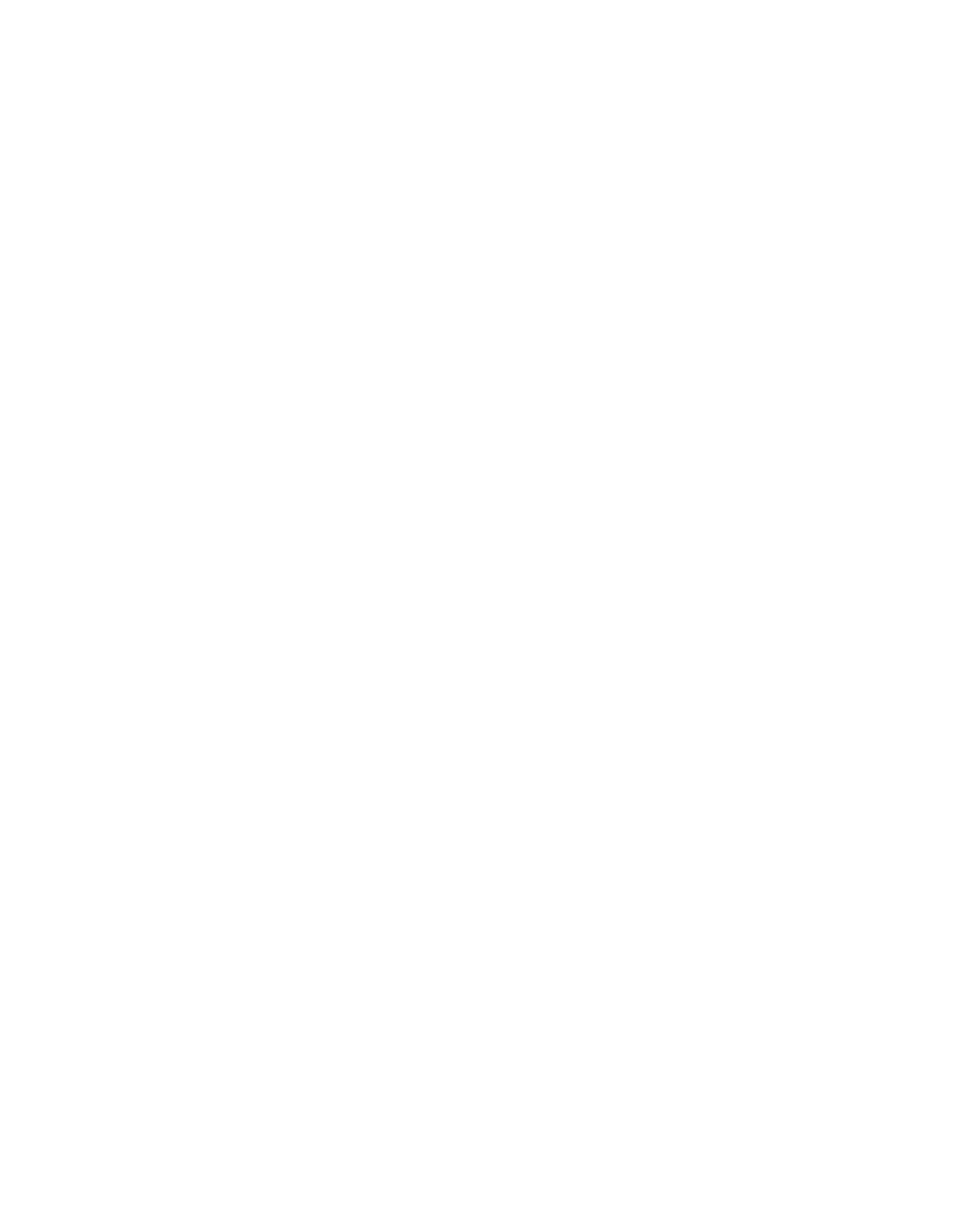COUR INTERNATIONALE DE JUSTICE

RECUEIL DES ARRÊTS, AVIS CONSULTATIFS ET ORDONNANCES

# **AFFAIRE RELATIVE À L'APPLICATION DE LA CONVENTION POUR LA PRÉVENTION ET LA RÉPRESSION DU CRIME DE GÉNOCIDE**

(BOSNIE-HERZÉGOVINE c. YOUGOSLAVIE (SERBIE ET MONTÉNÉGRO))

**ORDONNANCE DU 21 MARS 1995** 

# **1995**

INTERNATIONAL COURT OF JUSTICE

REPORTS OF JUDGMENTS, ADVISORY OPINIONS AND ORDERS

## CASE **CONCERNING APPLICATION OF THE CONVENTION ON THE PREVENTION AND PUNISHMENT OF THE CRIME OF GENOCIDE**

(BOSNIA AND HERZEGOVINA *v.* YUGOSLA VIA (SERBIA AND MONTENEGRO))

**ORDER OF 21 MARCH 1995**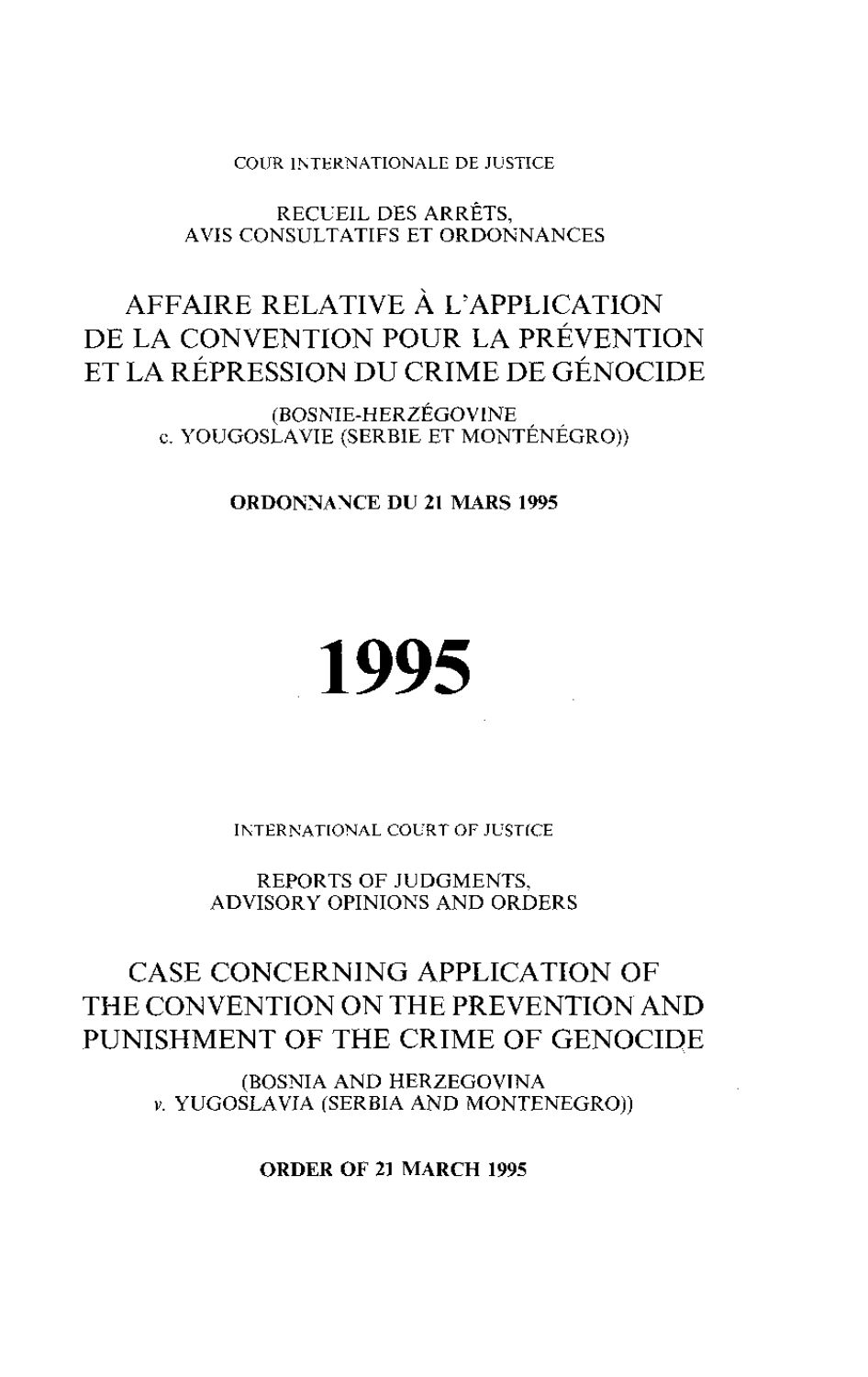Mode officiel de citation:

 $\sim 100$ 

*Application de la convention pour la prévention et la répression du crime de génocide, ordonnance du* 21 *mars 1995, CI.l. Recueil* 1995, p. 80

Official citation:

*Application of the Convention on the Prevention and Punishment of the Crime of Genocide, Order of* 21 *March 1995,*  1. *Cl. Reports* 1995, p. 80

 $\sim$ 

ISSN 0074-4441 ISBN 92-1-070721-5

 $\sim$ 

N° **de vente: Sales number** 

 $\bar{z}$ 

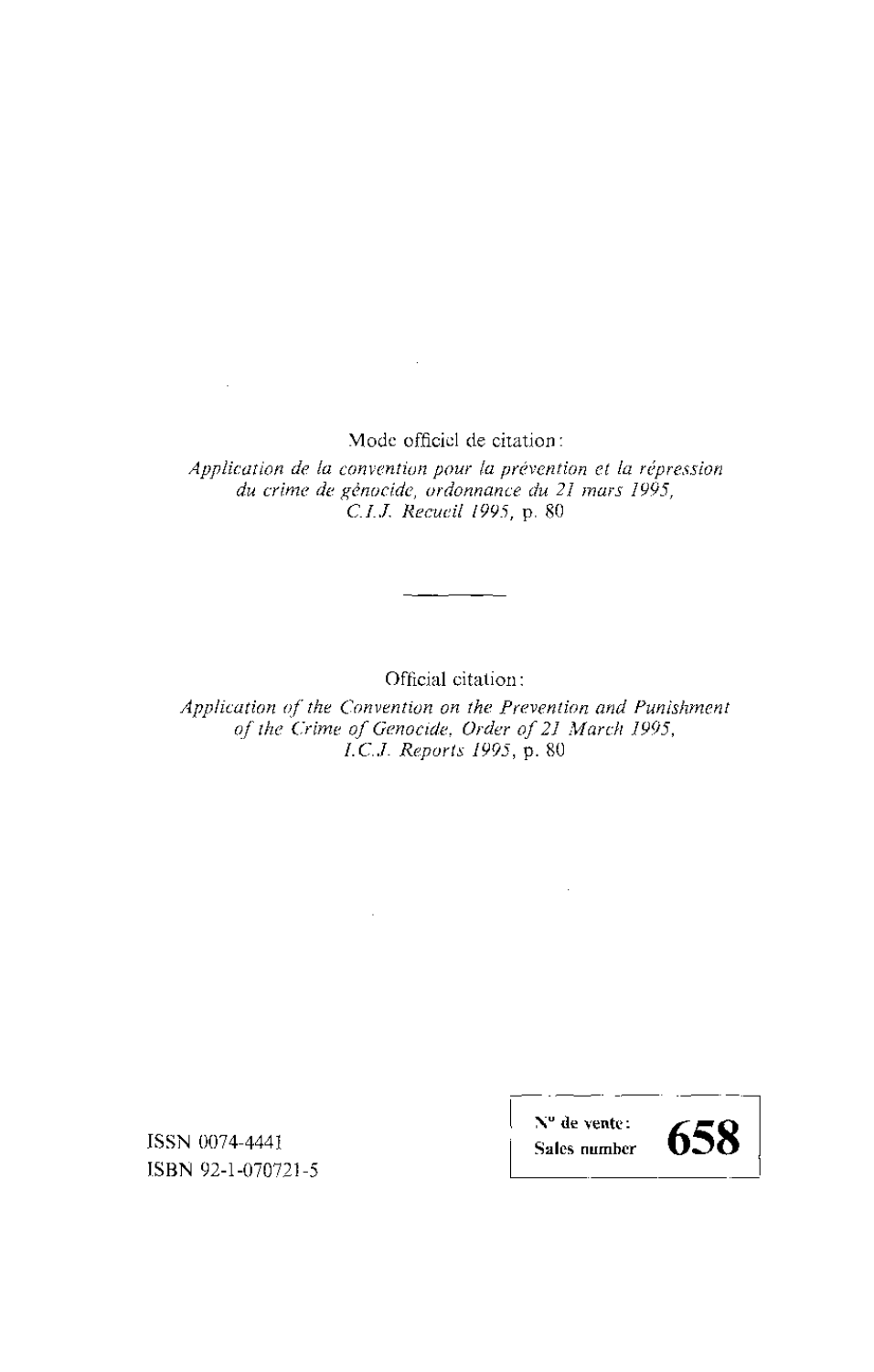## INTERNATIONAL COURT OF JUSTICE

#### YEAR 1995

**21 March 1995** 

1995 21 March General List No. 91

## CASE **CONCERNING APPLICATION OF THE CONVENTION ON THE PREVENTION AND PUNISHMENT OF THE CRIME OF GENOCIDE**

### (BOSNIA AND HERZEGOVINA *v.* YUGOSLA VIA (SERBIA AND MONTENEGRO))

#### ORDER

The President of the International Court of Justice,

Having regard to Article 48 of the Statute of the Court and to Article 44, paragraphs 3 and 4, of the Rules of Court,

Having regard to the Order made by the President of the Court on 16 April 1993, whereby he fixed 15 October 1993 as the time-limit for the filing of the Memorial of Bosnia and Herzegovina and 15 April 1994 as that for the filing of the Counter-Memorial of Yugoslavia (Serbia and Montenegro),

Having regard to the Order made by the Vice-President of the Court on 7 October 1993, whereby he extended to 15 April 1994 the time-limit for the filing of the Memorial of Bosnia and Herzegovina and extended to 15 April 1995 the time-limit for the filing of the Counter-Memorial of Yugoslavia (Serbia and Montenegro);

Whereas the Memorial of Bosnia and Herzegovina was duly filed within the extended time-limit;

Whereas the Agent of the Respondent, by a letter with Annex dated 9 February 1995, received by facsimile in the Registry on the same day, requested the Court, for reasons stated in that letter, to extend until 15 November 1995 the time-limit for the filing of the Counter-Memorial